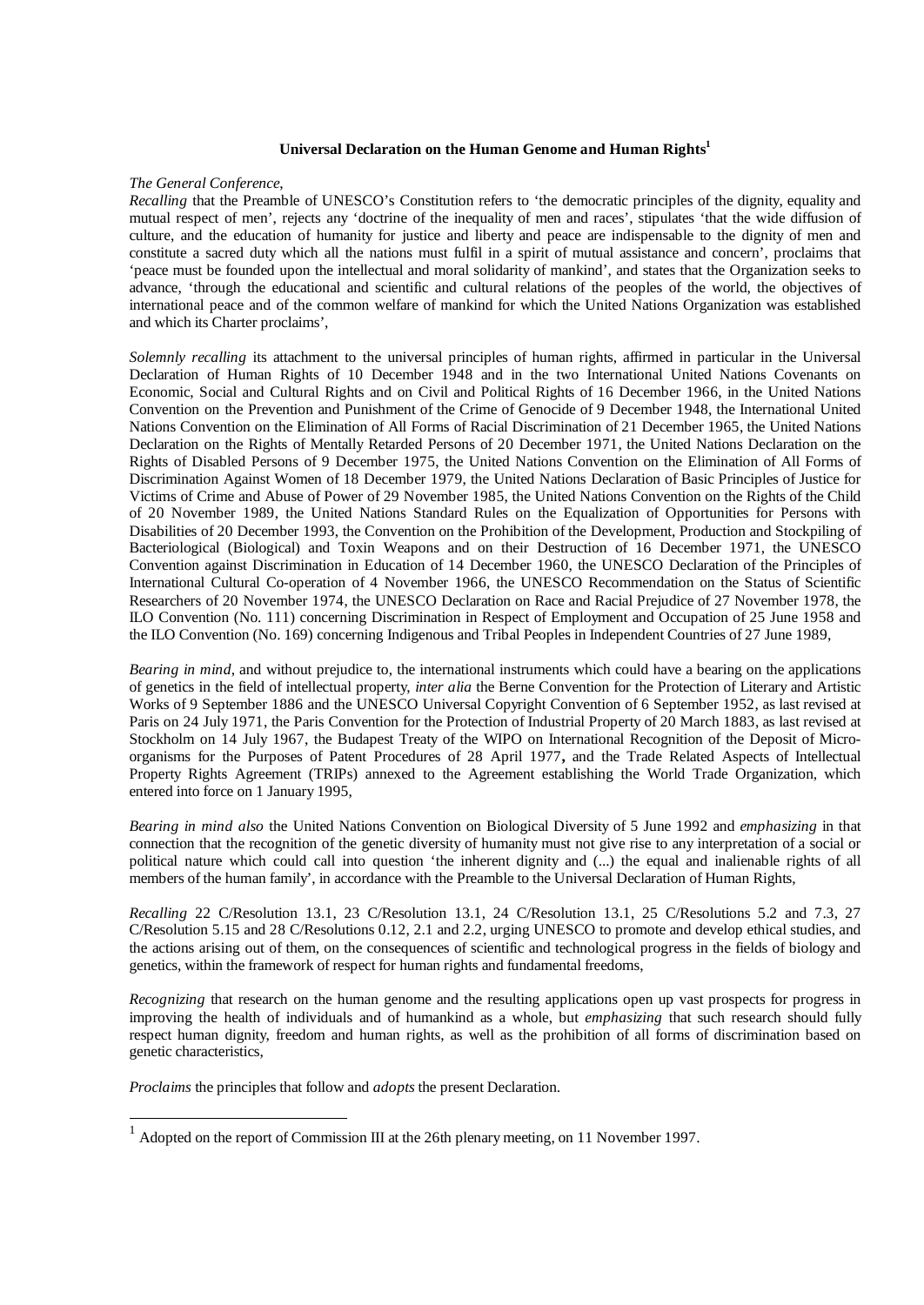### **A. Human dignity and the human genome**

## **Article 1**

The human genome underlies the fundamental unity of all members of the human family, as well as the recognition of their inherent dignity and diversity. In a symbolic sense, it is the heritage of humanity.

# **Article 2**

(a) Everyone has a right to respect for their dignity and for their rights regardless of their genetic characteristics.

(b) That dignity makes it imperative not to reduce individuals to their genetic characteristics and to respect their uniqueness and diversity.

# **Article 3**

The human genome, which by its nature evolves, is subject to mutations. It contains potentialities that are expressed differently according to each individual's natural and social environment, including the individual's state of health, living conditions, nutrition and education.

# **Article 4**

The human genome in its natural state shall not give rise to financial gains.

## **B. Rights of the persons concerned**

# **Article 5**

(a) Research, treatment or diagnosis affecting an individual's genome shall be undertaken only after rigorous and prior assessment of the potential risks and benefits pertaining thereto and in accordance with any other requirement of national law.

(b) In all cases, the prior, free and informed consent of the person concerned shall be obtained. If the latter is not in a position to consent, consent or authorization shall be obtained in the manner prescribed by law, guided by the person's best interest.

(c) The right of each individual to decide whether or not to be informed of the results of genetic examination and the resulting consequences should be respected.

(d) In the case of research, protocols shall, in addition, be submitted for prior review in accordance with relevant national and international research standards or guidelines.

(e) If according to the law a person does not have the capacity to consent, research affecting his or her genome may only be carried out for his or her direct health benefit, subject to the authorization and the protective conditions prescribed by law. Research which does not have an expected direct health benefit may only be undertaken by way of exception, with the utmost restraint, exposing the person only to a minimal risk and minimal burden and if the research is intended to contribute to the health benefit of other persons in the same age category or with the same genetic condition, subject to the conditions prescribed by law, and provided such research is compatible with the protection of the individual's human rights.

## **Article 6**

No one shall be subjected to discrimination based on genetic characteristics that is intended to infringe or has the effect of infringing human rights, fundamental freedoms and human dignity.

## **Article 7**

Genetic data associated with an identifiable person and stored or processed for the purposes of research or any other purpose must be held confidential in the conditions set by law.

## **Article 8**

Every individual shall have the right, according to international and national law, to just reparation for any damage sustained as a direct and determining result of an intervention affecting his or her genome.

## **Article 9**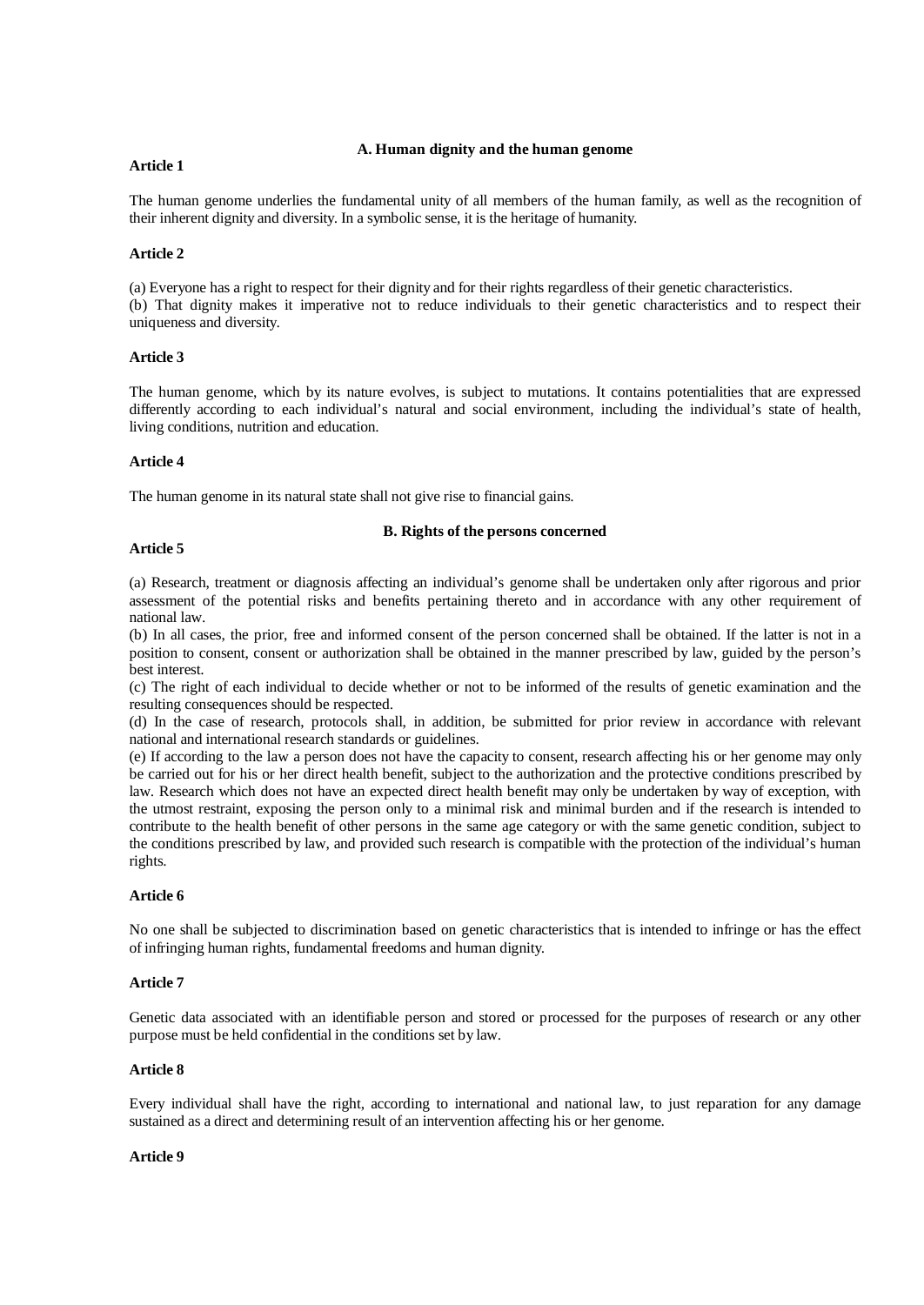In order to protect human rights and fundamental freedoms, limitations to the principles of consent and confidentiality may only be prescribed by law, for compelling reasons within the bounds of public international law and the international law of human rights.

#### **C. Research on the human genome**

#### **Article 10**

No research or research applications concerning the human genome, in particular in the fields of biology, genetics and medicine, should prevail over respect for the human rights, fundamental freedoms and human dignity of individuals or, where applicable, of groups of people.

### **Article 11**

Practices which are contrary to human dignity, such as reproductive cloning of human beings, shall not be permitted. States and competent international organizations are invited to co-operate in identifying such practices and in taking, at national or international level, the measures necessary to ensure that the principles set out in this Declaration are respected.

### **Article 12**

(a) Benefits from advances in biology, genetics and medicine, concerning the human genome, shall be made available to all, with due regard for the dignity and human rights of each individual.

(b) Freedom of research, which is necessary for the progress of knowledge, is part of freedom of thought. The applications of research, including applications in biology, genetics and medicine, concerning the human genome, shall seek to offer relief from suffering and improve the health of individuals and humankind as a whole.

### **D. Conditions for the exercise of scientific activity**

#### **Article 13**

The responsibilities inherent in the activities of researchers, including meticulousness, caution, intellectual honesty and integrity in carrying out their research as well as in the presentation and utilization of their findings, should be the subject of particular attention in the framework of research on the human genome, because of its ethical and social implications. Public and private science policy-makers also have particular responsibilities in this respect.

#### **Article 14**

States should take appropriate measures to foster the intellectual and material conditions favourable to freedom in the conduct of research on the human genome and to consider the ethical, legal, social and economic implications of such research, on the basis of the principles set out in this Declaration.

### **Article 15**

States should take appropriate steps to provide the framework for the free exercise of Research on the human genome with due regard for the principles set out in this Declaration, in order to safeguard respect for human rights, fundamental freedoms and human dignity and to protect public health. They should seek to ensure that research results are not used for non-peaceful purposes.

#### **Article 16**

States should recognize the value of promoting, at various levels, as appropriate, the establishment of independent, multidisciplinary and pluralist ethics committees to assess the ethical, legal and social issues raised by research on the human genome and its applications.

#### **Article 17**

### **E. Solidarity and international co-operation**

States should respect and promote the practice of solidarity towards individuals, families and population groups who are particularly vulnerable to or affected by disease or disability of a genetic character. They should foster, *inter alia*,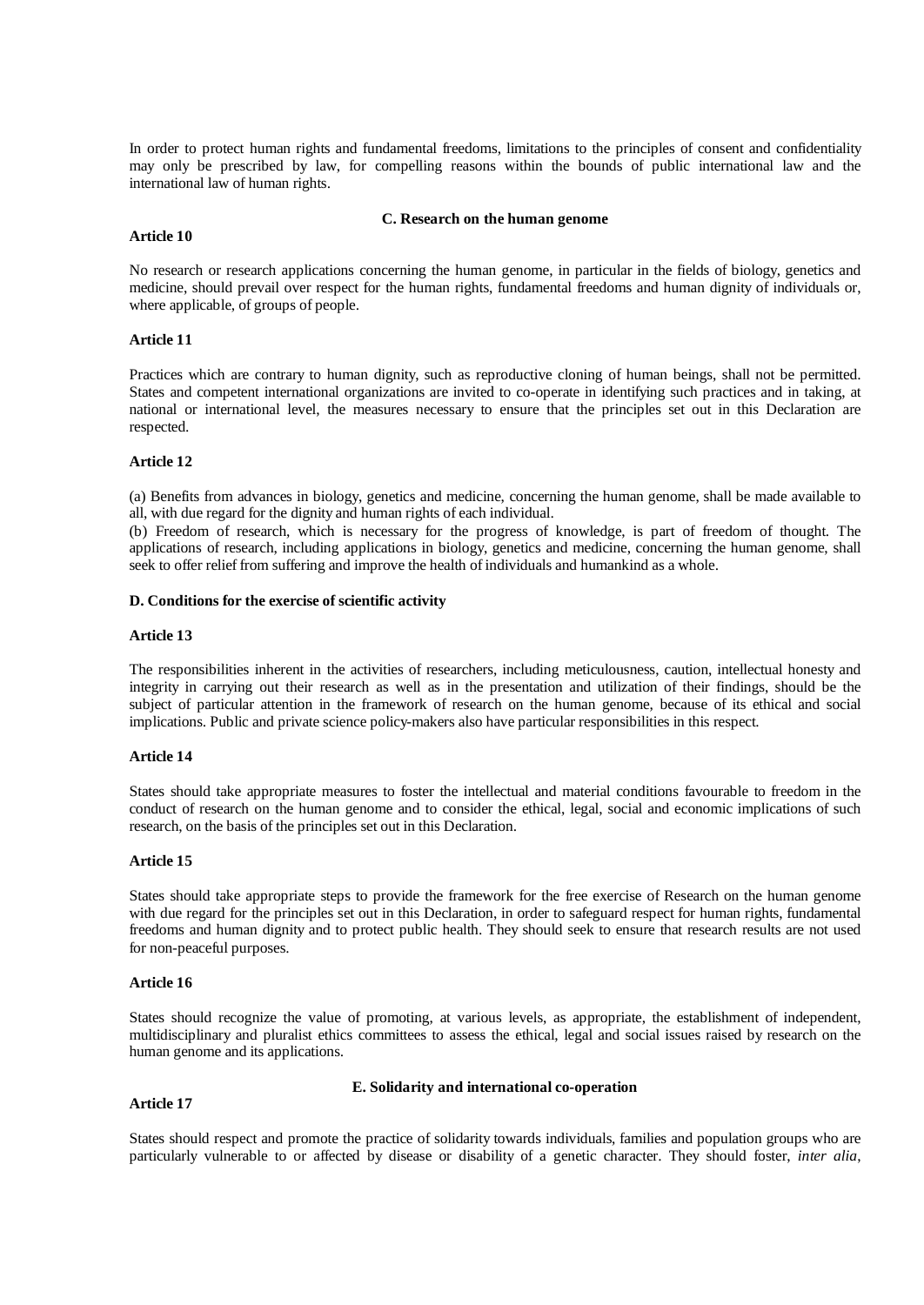research on the identification, prevention and treatment of genetically based and genetically influenced diseases, in particular rare as well as endemic diseases which affect large numbers of the world's population.

#### **Article 18**

States should make every effort, with due and appropriate regard for the principles set out in this Declaration, to continue fostering the international dissemination of scientific knowledge concerning the human genome, human diversity and genetic research and, in that regard, to foster scientific and cultural co-operation, particularly between industrialized and developing countries.

#### **Article 19**

(a) In the framework of international co-operation with developing countries, states should seek to encourage measures enabling:

(i) assessment of the risks and benefits pertaining to research on the human genome to be carried out and abuse to be prevented;

(ii) the capacity of developing countries to carry out research on human biology and genetics, taking into consideration their specific problems, to be developed and strengthened;

(iii) developing countries to benefit from the achievements of scientific and technological research so that their use in favour of economic and social progress can be to the benefit of all;

(iv) the free exchange of scientific knowledge and information in the areas of biology, genetics and medicine to be promoted.

(b) Relevant international organizations should support and promote the initiatives taken by states for the abovementioned purposes.

#### **F. Promotion of the principles set out in the Declaration**

## **Article 20**

States should take appropriate measures to promote the principles set out in the Declaration, through education and relevant means, *inter alia* through the conduct of research and training in interdisciplinary fields and through the promotion of education in bioethics, at all levels, in particular for those responsible for science policies.

#### **Article 21**

States should take appropriate measures to encourage other forms of research, training and information dissemination conducive to raising the awareness of society and all of its members of their responsibilities regarding the fundamental issues relating to the defence of human dignity which may be raised by research in biology, in genetics and in medicine, and its applications. They should also undertake to facilitate on this subject an open international discussion, ensuring the free expression of various sociocultural, religious and philosophical opinions.

### **G. Implementation of the Declaration**

#### **Article 22**

States should make every effort to promote the principles set out in this Declaration and should, by means of all appropriate measures, promote their implementation.

#### **Article 23**

States should take appropriate measures to promote, through education, training and information dissemination, respect for the above-mentioned principles and to foster their recognition and effective application. States should also encourage exchanges and networks among independent ethics committees, as they are established, to foster full collaboration.

#### **Article 24**

The International Bioethics Committee of UNESCO should contribute to the dissemination of the principles set out in this Declaration and to the further examination of issues raised by their applications and by the evolution of the technologies in question. It should organize appropriate consultations with parties concerned, such as vulnerable groups. It should make recommendations, in accordance with UNESCO's statutory procedures, addressed to the General Conference and give advice concerning the follow-up of this Declaration, in particular regarding the identification of practices that could be contrary to human dignity, such as germ-line interventions.